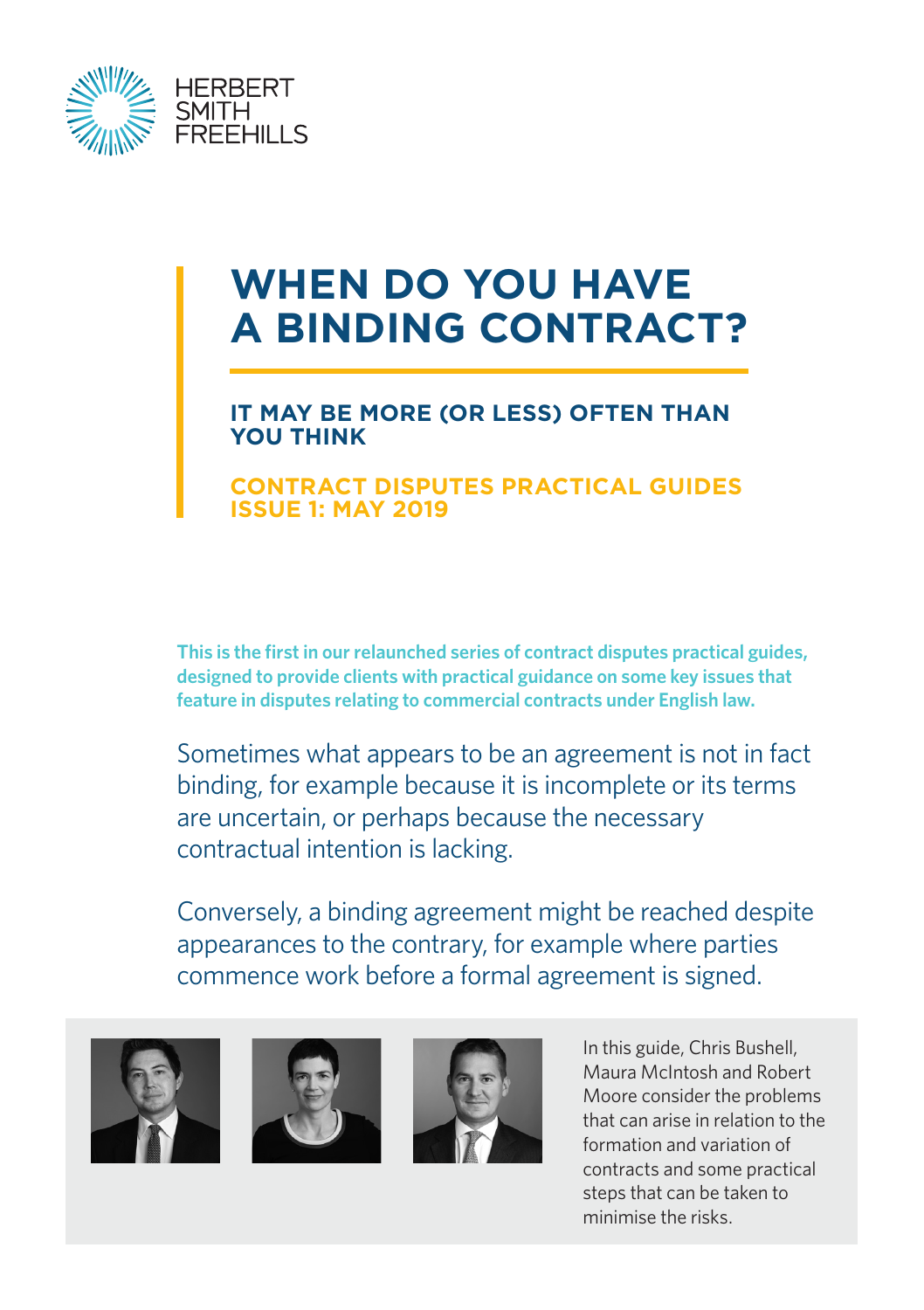## Top tips to make sure you enter into contracts only when you want to:

- **• DO** remember a contract can be made by e-mail or discussions or by conduct
- **• DO** mark all correspondence and drafts "subject to contract"
- **•** If agreeing heads of terms **DO** make clear what (if anything) is binding
- **• DON'T** start work until everyone has signed on the dotted line
- **•** If you need to start work sooner **DO** try to agree key matters first
- **• DO** make sure all obligations are clearly defined
- **• DON'T** settle for an "agreement to agree"
- **•** If you want to vary a contract, **DO** follow any specified formalities
- **• DO** remember the need for "consideration", particularly if varying a contract

 "An oral contract, or one implied by conduct, is just as binding as a formal written agreement – but a lot less clear"

#### **1. No particular formalities needed**

A contract will be formed when the parties have agreed on its essential terms, though of course that basic analysis may involve many potential complications (see our decision tree on page 14 for the key requirements for a binding agreement).

Under English law, there is no general requirement for particular formalities to be satisfied before a contract is formed. It is possible to make or accept an offer orally or by conduct, as well as in writing (though this general principle is subject to exceptions for certain types of contract, where formal requirements are imposed by statute, eg contracts for the sale of land).

The Commercial Court decision in *Novus Aviation Limited v Alubaf Arab International Bank BSC(c)* [2016] EWHC 1575 (Comm) illustrates the point (see our [banking](https://sites-herbertsmithfreehills.vuturevx.com/34/11976/compose-email/commercial-court-finds-commitment-letter-unsigned-by-one-party-to-be-legally-binding.asp)  [litigation ebulletin](https://sites-herbertsmithfreehills.vuturevx.com/34/11976/compose-email/commercial-court-finds-commitment-letter-unsigned-by-one-party-to-be-legally-binding.asp) on the decision). The court found that a letter of commitment from the defendant bank was binding despite not having been countersigned by the claimant. Although the letter provided for a signature on behalf of the claimant to indicate that the terms were "accepted", it did not stipulate that the only way the claimant could signal its acceptance was by counter-signing the letter. Therefore acceptance could be communicated by conduct which (objectively analysed) showed an intention to accept the offer.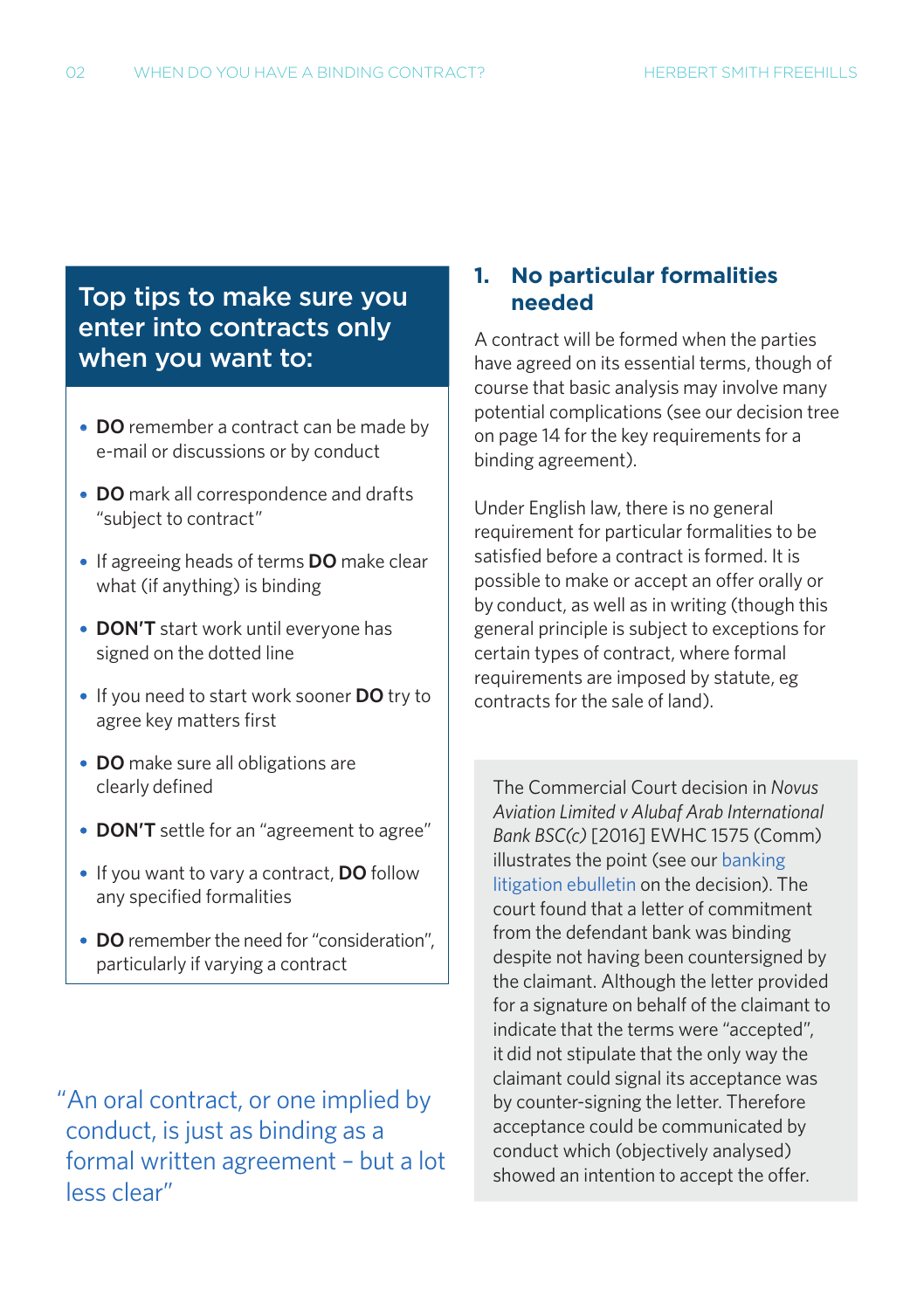Even where a contract specifies that it will only become binding if accepted in a particular way, for example if it is signed by both parties, the court may conclude that any such requirement was waived either expressly or by implication (see section 4 below).

The position appears to be stricter regarding contractual stipulations as to how a contract may be varied, for example that any variation must be in writing and signed on behalf of both parties before it takes effect. Such clauses will generally be given effect (see section 7 below).

In deciding whether a contract has been concluded, the court will look at the parties' words and conduct overall and apply an objective test. For these purposes, the court can consider events that took place after the date the contract is said to have been concluded – in contrast to the rules on interpreting a concluded contract, where subsequent events cannot be taken into account.

In *Global Asset Capital, Inc v Aabar Block S.A.R.L* [2017] EWCA Civ 37 (considered [here](https://hsfnotes.com/litigation/2017/02/06/court-of-appeal-confirms-subsequent-communications-can-be-relevant-to-determining-whether-a-contract-has-been-concluded/) on our Litigation Notes blog), the Court of Appeal overturned the High Court's decision that a contract had arguably been concluded during a telephone call following a "subject to contract" offer letter, when that conclusion was inconsistent with the parties' subsequent communications.

The court reiterated the well-established principle that, when deciding whether a contract has been made during negotiations, the court will look at the whole course of those negotiations. Focusing on part of the communications in isolation could give the misleading impression that the parties had reached an agreement when in fact they had not.

The court will not consider subsequent events when interpreting a concluded contract, but that is a different point.

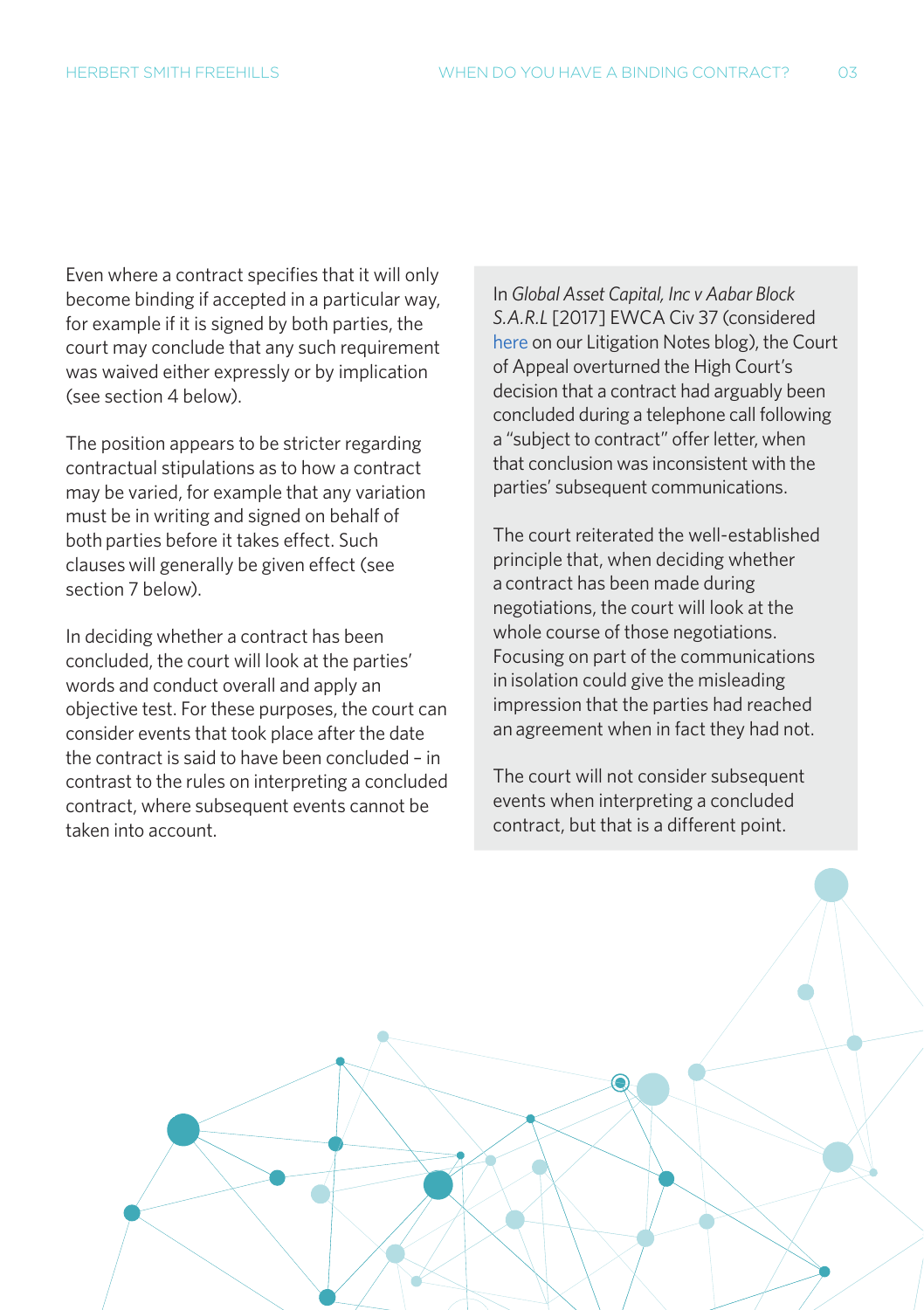#### **2. Formal agreement still to be executed**

Parties may agree terms in discussions or correspondence with the intention that a formal document setting out the terms will be executed later. In these circumstances, it is often assumed that there is no binding agreement until that happens. That assumption may be misplaced. In fact the court will look at the parties' words and conduct to determine whether, judged objectively, they intended to be bound immediately or only when the formal document was executed.

## "The 'subject to contract' label isn't a complete magic bullet, but not using it may be asking for trouble"

The best way to avoid entering into binding commitments before you are ready is to ensure that all correspondence and draft documentation is clearly labelled "subject to contract". That gives a strong indication that the parties do not intend to create a binding contract (though it is not foolproof – see section 4 below).

Other wording may have the same effect, for example a clause stating that the agreement is subject to Board approval, or a counterparts clause which provides that no contract will come into existence until each party has executed and exchanged the counterparts. However, references to recording the terms in a formal agreement, or to an agreement "in principle", may not always be effective

The point can be illustrated by the following cases, all in the settlement context:

- **•** In *Newbury v Sun Microsystems* [2013] EWHC 2180 (QB) (considered [here\)](https://hsfnotes.com/litigation/2013/08/01/high-court-decision-shows-need-to-be-clear-whether-settlement-offer-subject-to-contract/) the High Court found there was a binding agreement where the defendant had made an offer to settle the proceedings by paying a stated sum, "such settlement to be recorded in a suitably worded agreement". It was significant that the offer specified a period for acceptance, and a period for payment if the offer was accepted. It was also relevant that the letter was not expressed to be "subject to contract"; those words would have been a clear indication that the terms were not intended to be binding, and their absence was a relevant factor indicating the contrary.
- **•** In *Bieber v Teathers Limited* [2014] EWHC 4205 (Ch) (considered [here\)](https://hsfnotes.com/litigation/2015/01/09/another-reminder-of-the-need-to-be-clear-whether-settlement-negotiations-are-subject-to-contract/) the High Court held that a binding settlement was agreed in an exchange of e-mails between the parties' solicitors despite their subsequent failure to agree formal terms. Again, it was significant that the e-mails were not labelled "subject to contract", and also that the offer was described as "a take it or leave it offer" and "a final gesture to reach settlement". Even a reference in the correspondence to the offer being "in principle" did not, in the context, mean that the offer was conditional. The context of the correspondence was also significant, in particular that the parties were under time pressure to reach agreement before a further tranche of counsel's fees became payable.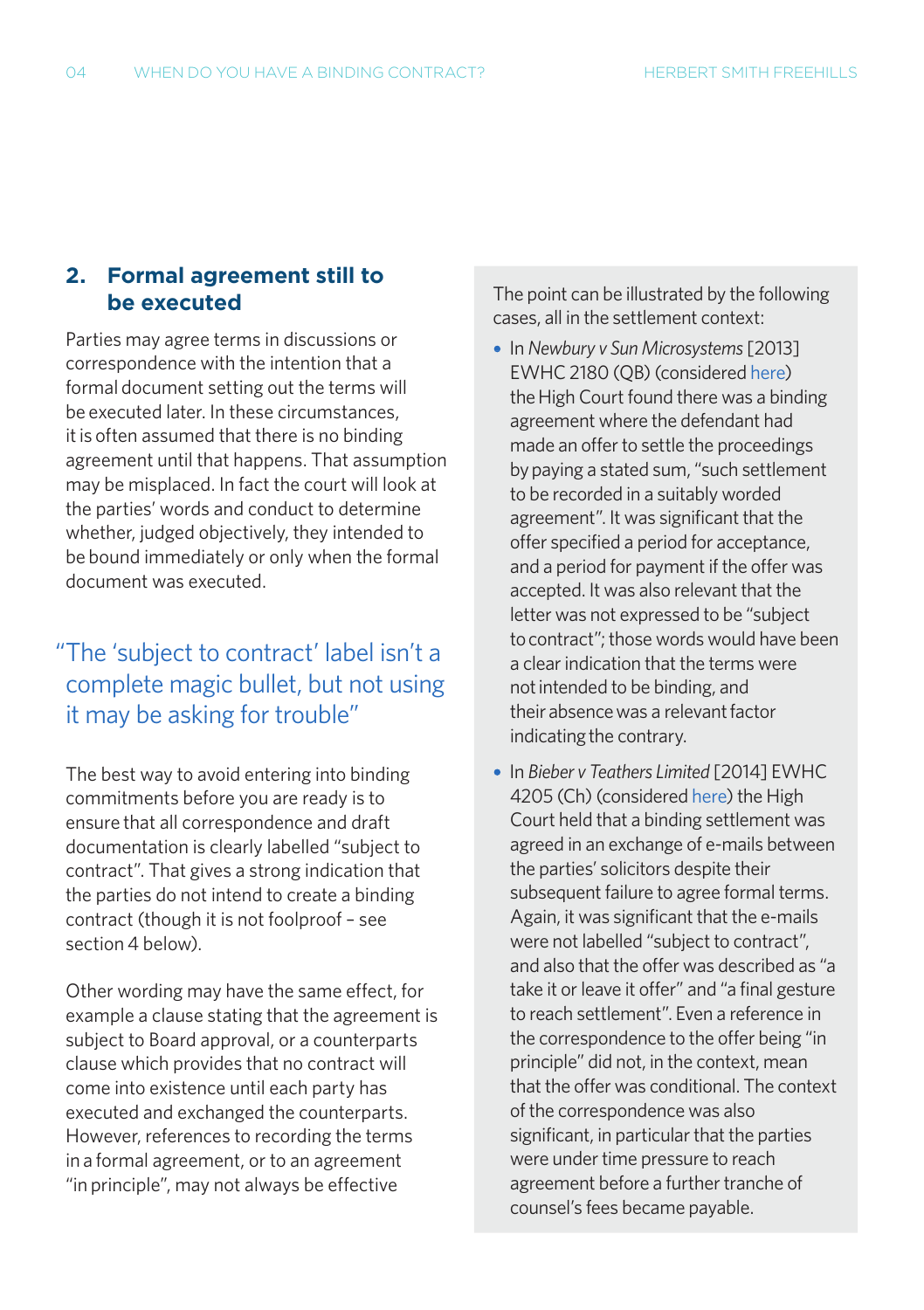**•** In *Goodwood Investments Holdings Inc v ThyssenKrupp Industrial Solutions AG* [2018] EWHC 1056 (Comm) (considered [here\)](https://hsfnotes.com/litigation/2018/05/30/agreement-expressed-to-be-subject-to-board-approval-not-binding-until-approval-given/), in contrast to the cases outlined above, the Commercial Court concluded that there was no binding settlement, as the relevant offer was made subject to the conclusion of a formal settlement agreement and subject to Board approval. The judge noted that it is well established that words such as "subject to contract" indicate that parties do not intend to be bound until a formal contract is executed. The same applies to an agreement which is stated to be subject to the Board approval of one or both parties.

 "If agreeing 'heads of terms' or similar, have you made clear whether any of the terms are intended to be binding – and if so which?"

#### **3. Heads of terms**

Once parties have agreed the main terms for a transaction, they may decide to record those terms pending negotiation of the full agreement in a document known variously as a heads of terms, heads of agreement, term sheet, letter of intent, or memorandum of understanding.

In general, heads of terms are not intended to be binding, though they may include certain specified terms that are stated to be binding and as a result apply from the outset, such as confidentiality, exclusivity and governing law.

As noted above, the courts will determine the question of whether parties intended to be bound before execution of a full formal agreement based on an objective assessment of their words and conduct. It is therefore essential to make clear in any heads of terms or similar document whether it is intended to form a binding agreement at all, and if so to what extent, through use of the "subject to contract" label or a clear statement that the heads of terms are not intended to be legally binding except as specifically set out in the document – though no such formula can be guaranteed to prevent a binding agreement in all circumstances (see section 4 below).

It is also important to distinguish between a binding but conditional agreement and a non-binding agreement. So, for example, saying that terms are subject to shareholder or regulatory approval could potentially give rise to a conditional agreement (with a possible obligation on the relevant party to use reasonable endeavours to satisfy the condition) rather than no binding agreement at all.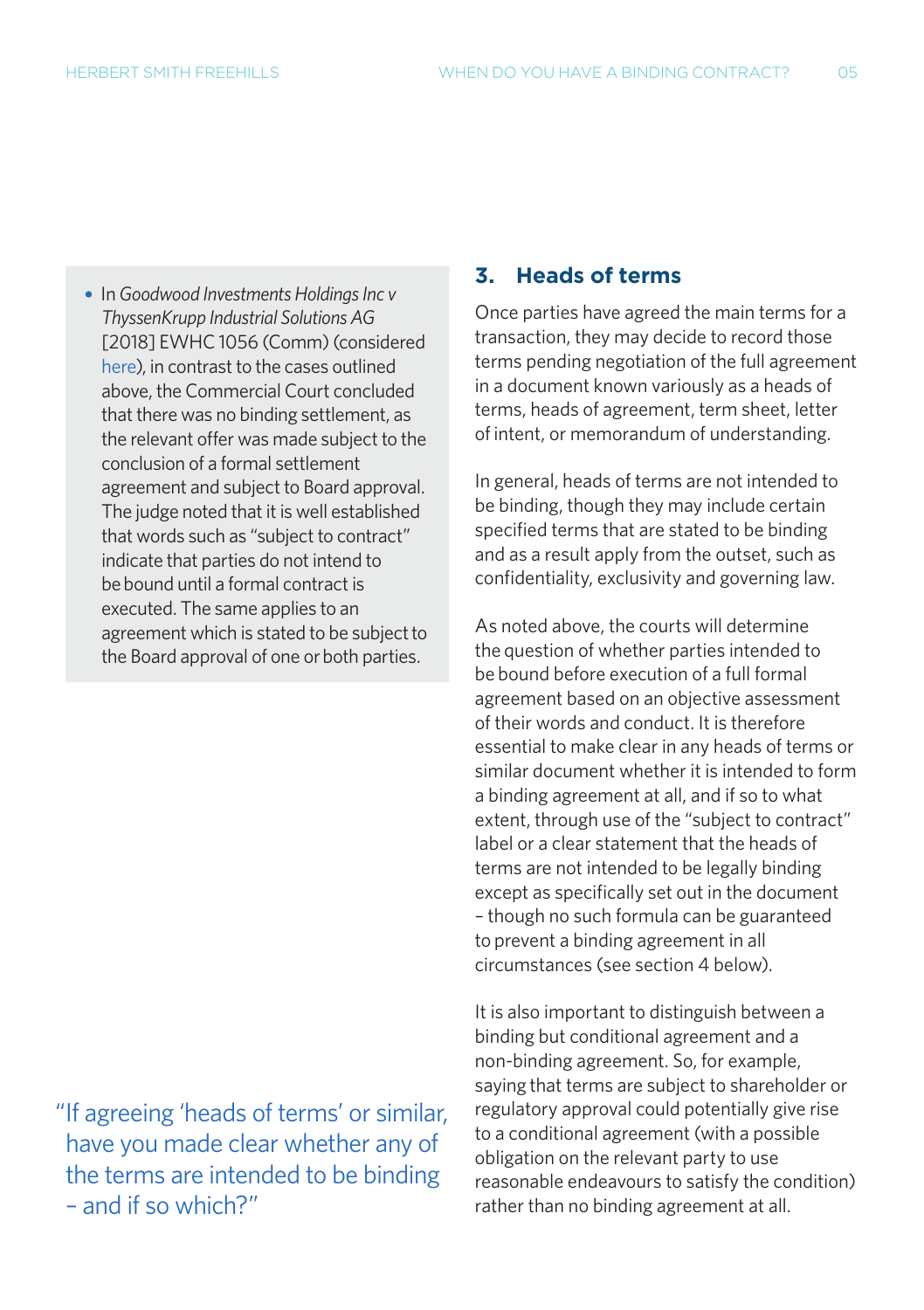The case of *Diamond Build Limited v Clapham Park Homes Ltd* [2008] EWHC 1439 (TCC) illustrates the difficulties that can arise with letters of intent or similar documents. The parties had signed a letter of intent pending execution of a formal contract for construction works (which was to be executed as a deed, according to the requirements in the tender specification).

The letter of intent stated that if it was not possible to execute a formal contract in place of the letter, the employer would reimburse the contractor's reasonable costs capped at £250,000. The employer purported to terminate the letter of intent and rely on the cap. The contractor argued that the letter of intent had been superseded by a formal contract, although no such contract had been executed.

The court noted that a letter of intent can fall into one of several categories: it may not give rise to a contract at all; it may give rise to a simple contract which is applicable pending execution of a formal contract; or it may be a contract so far as it goes, but not subject to entering into a formal contract.

On the facts, the court concluded that the letter of intent did give rise to a contract which applied until the formal contract was executed. Therefore, the contractor's rights were limited to the letter of intent.

#### **4. Beginning work without formal agreement**

Problems commonly occur where the parties agree terms "subject to contract" (whether in the form of heads of terms, a draft contract or merely an exchange of correspondence) and then begin to perform the obligations envisaged without ever concluding the anticipated formal agreement.

It may then be unclear whether they have, in fact, concluded a contract on the terms set out in the pre-contractual documentation, or whether they have concluded a contract on some more limited terms, or whether there is no binding contract at all.

Although use of the "subject to contract" label (or equivalent wording) will normally prevent the creation of a binding agreement, as it indicates a lack of intention to create legal relations, it can be overridden by other circumstances.

In particular, a court may find that the parties agreed to waive the "subject to contract" requirement, so that they would be bound despite the absence of a formal signed agreement. Such a waiver might be express or it might be inferred from the parties' communications and conduct. The question of whether the parties intended to be bound, and by what terms, will all depend on the facts.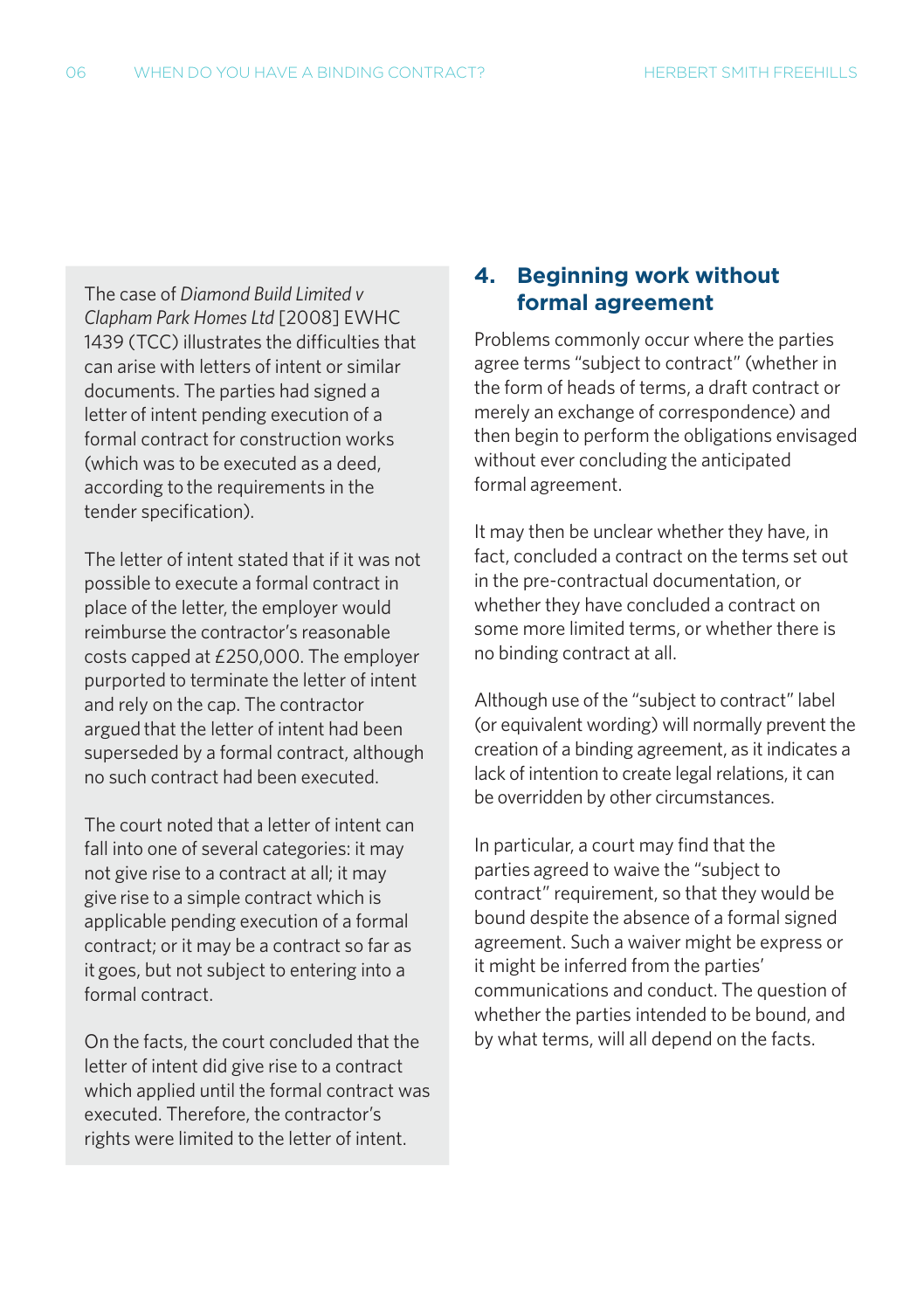The difficulties in applying these principles in practice are well illustrated by a Supreme Court decision from 2010. In *RTS Flexible Systems v Müller* [2010] UKSC 14 (see [post](https://hsfnotes.com/litigation/2010/03/31/supreme-court-rules-contract-exists-subject-contract-provision/)) the High Court, Court of Appeal and Supreme Court all reached different conclusions on the contractual position where a contractor continued work following expiry of a short form contract (described as a Letter of Intent Contract) while the parties negotiated the final contract.

A draft contract was agreed (subject to some points of detail which, the Supreme Court held, were not regarded as essential) but was never executed. The draft contained a counterparts clause which provided that the contract would not become effective until the parties had executed and exchanged the counterparts. This was treated as equivalent to a "subject to contract" provision.

On these facts:

- **•** The trial judge held that, after the expiry of the letter of intent, a new contract had been concluded between the parties on limited terms, not the terms of the draft contract.
- **•** The Court of Appeal held that there was no binding contract at all following the expiry of the letter of intent.
- **•** The Supreme Court held that the parties had agreed to waive the counterparts clause in the draft contract and there was a binding contract on those terms, not the more limited terms found to exist at first instance.

Another example is the Court of Appeal decision in *Reveille Independent LLC v Anotech International (UK) Ltd* [2016] EWCA Civ 443 (considered [here](https://hsfnotes.com/litigation/2016/05/13/court-of-appeal-finds-parties-bound-by-unsigned-agreement-despite-express-term-requiring-execution-by-both-parties/)). In that case the court found that a Deal Memorandum was binding in circumstances where it had not been signed by the claimant, despite an express provision that it was not to be binding until signed by both parties.

The court said that the provision stipulating that it would not be binding unless signed was clearly for the claimant's benefit. By not signing, the claimant was waiving the prescribed mode of acceptance.

In considering whether a contract had been created by conduct, the Commercial Court had been right to focus on whether there were clear and unequivocal acts on the claimant's part, which the defendant knew about, constituting acceptance by conduct of the offer made by the defendant. On the evidence, it was clear that there had been acceptance by conduct as the work envisaged by the Deal Memorandum had been carried out.

 "If work has to start before full terms can be agreed, make sure you've got a clear interim agreement – and extend it as needed"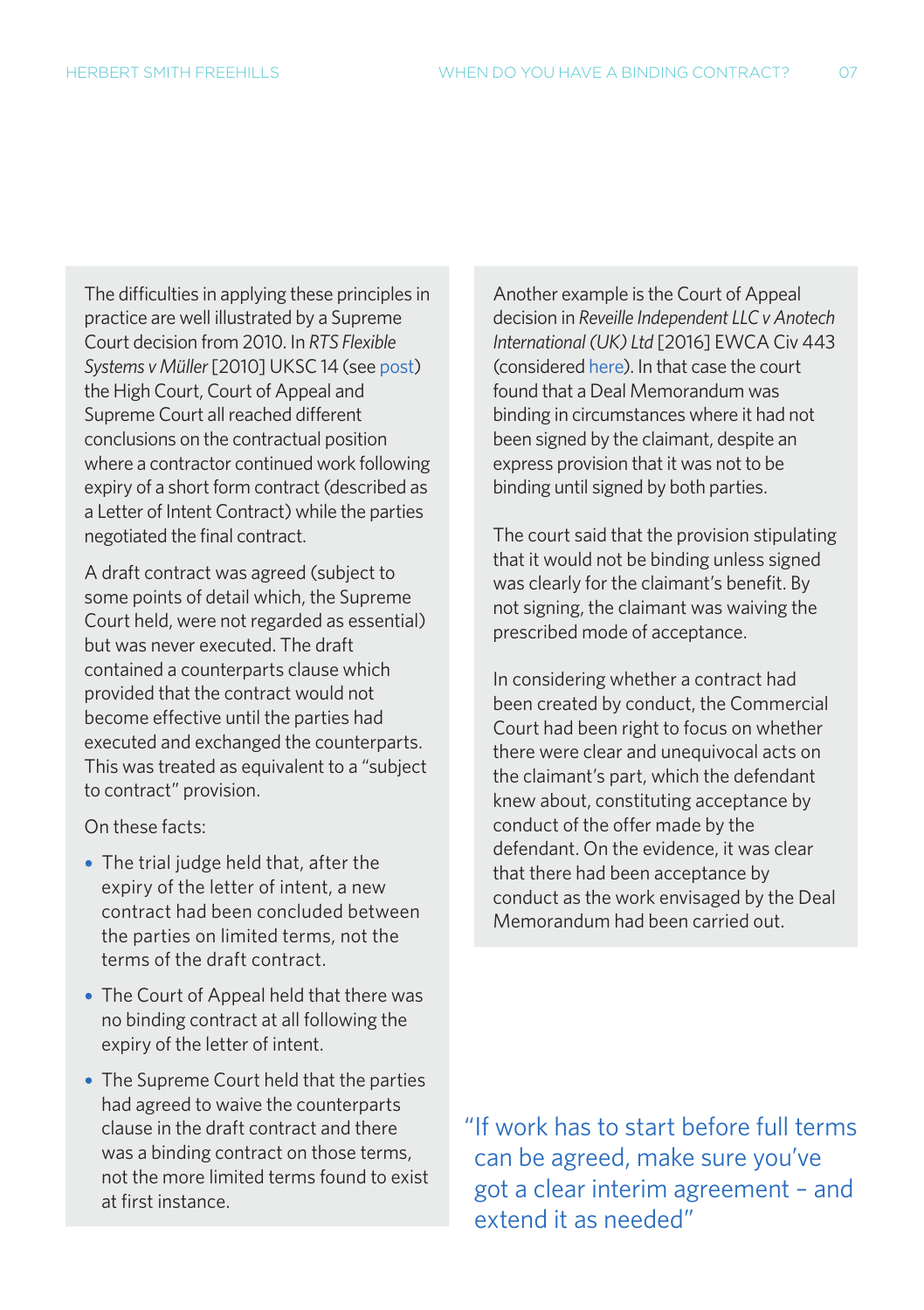A further example is the Court of Appeal's decision in *Arcadis Consulting (UK) Ltd v AMEC (BCS) Ltd* [2018] EWCA Civ 2222 (considered [here\)](https://hsfnotes.com/litigation/2019/01/25/court-of-appeal-finds-interim-contract-incorporated-terms-and-conditions-including-limitation-of-liability/). In that case the court overturned a High Court decision which found that the defendant had undertaken preliminary work for a building project under an interim contract which did not incorporate any terms and conditions.

There was a dispute as to the terms on which the defendant carried out the works, in the absence of a formal written agreement which was still being negotiated at the relevant time, and in particular whether those terms incorporated a cap on the defendant's liability. The Court of Appeal found that terms and conditions had in fact been incorporated by reference, so that the defendant's liability was limited.

Although each case will turn on its facts, the decision suggests that the court may be reluctant to conclude that a party has assumed an unlimited liability for works carried out under an interim contract pending negotiation of a final agreement, when it never would have assumed such liability under that final agreement.

As the Supreme Court commented in *RTS Flexible*, the moral of the story is to agree first and to start work later. In many situations, however, that may be a counsel of perfection. So what can parties do to protect themselves if commercial considerations demand that they start work first and agree the terms later?

The answer is probably to agree as much as possible, even if the full terms cannot be agreed, and set out the agreed terms in a short form interim contract or binding heads of terms. This should include matters such as: what work is to be done at this initial stage; what payment will be due; how long the interim contract will last and whether/how it can be terminated earlier; and what happens if it expires or is terminated before a formal agreement is put in place.

Where agreement on the full terms cannot be concluded before the interim contract expires, and work needs to continue, the interim contract should be extended expressly.

Otherwise parties may find themselves arguing, potentially at great cost, over whether there is a contract at all and if so on what terms.

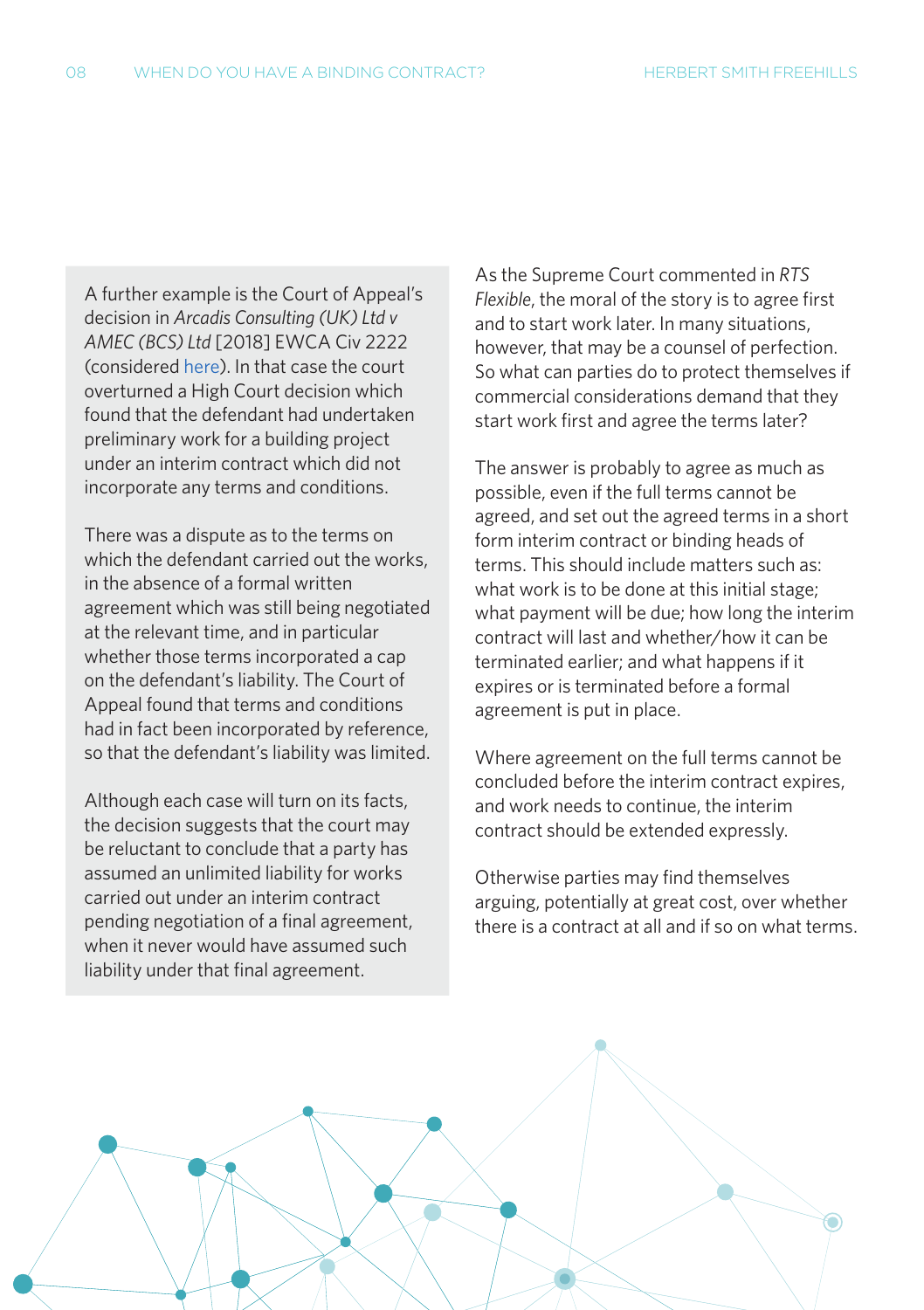#### **5. Terms incomplete or uncertain**

Sometimes parties may intend to enter into a binding agreement, and believe they have done so, but a court may find that the parties' agreement is incomplete, or is too uncertain to be enforced.

As a result of this principle English law will not enforce a mere "agreement to agree". Such an obligation is too uncertain to form a binding contract: there is simply no way to determine what the parties are obliged to do. Formulations requiring the parties "reasonably" to agree, or to use best or reasonable endeavours to agree will generally fare no better.

In *Morris v Swanton Care & Community Ltd* [2018] EWCA Civ 2763 (considered [here\)](https://hsfnotes.com/litigation/2018/12/19/court-of-appeal-holds-spa-earn-out-unenforceable-as-an-agreement-to-agree/), the Court of Appeal found that a clause in a sale and purchase agreement that the seller would provide consultancy services to the target company for "such further period as shall reasonably be agreed" was void for uncertainty. For there to be any further period, there first had to be agreement between the parties. That was the "very paradigm of an agreement to agree" which could not be enforced.

The court went on to say that, even if the clause had provided for a further extension for a reasonable period, rather than requiring the parties reasonably to agree a further period, this would still have been unenforceable as the agreement did not provide any framework for determining what would be a reasonable period.

Similarly, in *Teekay Tankers Ltd v STX* [2017] EWHC 253 (Comm) (considered [here\)](https://hsfnotes.com/litigation/2017/04/06/high-court-finds-option-agreement-void-for-uncertainty-where-it-left-delivery-dates-to-be-agreed/), the High Court found that an option agreement for the purchase of oil tankers was void for uncertainty where it provided that the delivery date for the vessels would be "mutually agreed upon" when the relevant options were exercised.

The court found that it was impossible to imply a term by which the delivery dates were to be determined if the parties were not able to reach agreement. The delivery dates were an essential term of the contract, and so this was merely a non-binding "agreement to agree".

Although a mere "agreement to agree" will not be enforced, that is not to say that parties must agree every term of a proposed contract before they can be bound by it. In some cases the court may find that, judged objectively, the parties intended to enter into a binding contract even though some terms are left to be agreed.

Where that is the case, the contract will be enforceable so long as:

- **•** they have agreed all the essential terms, so that the failure to agree the remaining terms is not fatal; or
- **•** where an essential term remains to be agreed, the court can "fill in" the missing term by implication.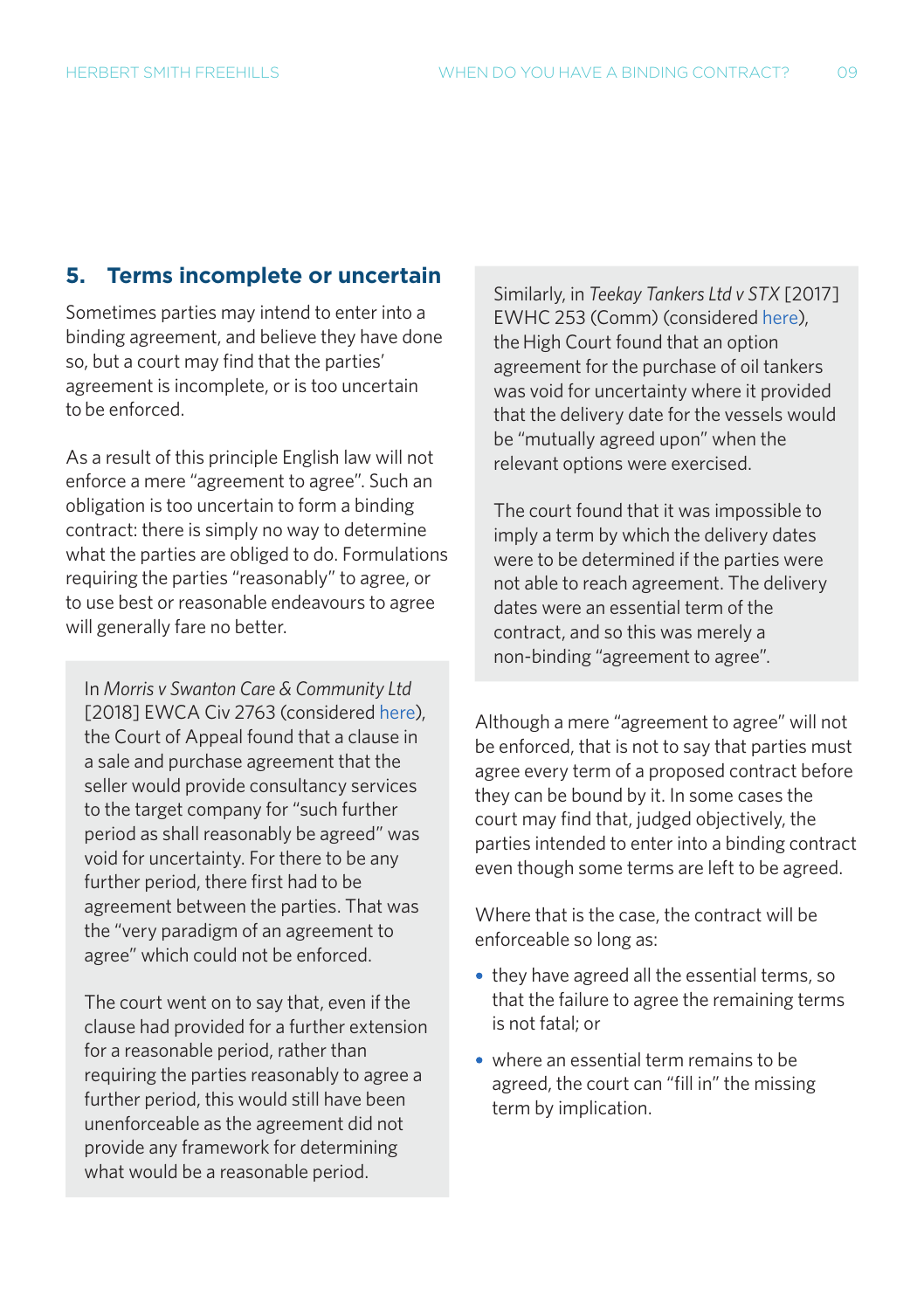In *Wells v Devani* [2019] UKSC 4 (considered [here\)](https://hsfnotes.com/litigation/2019/02/14/supreme-court-overturns-decision-finding-contract-incomplete-and-declining-to-imply-term/), the Supreme Court held unanimously that a binding agreement was reached between a property seller and an estate agent, despite the parties not having specified the circumstances in which the agreed rate of commission would fall due. It overturned the decision of the Court of Appeal, which had found that the agreement was incomplete because of the failure to agree this essential term.

The Supreme Court found that the only sensible interpretation of the parties' words and conduct was that the commission would be payable on completion of a purchase by a buyer introduced by the agent, so it was not necessary to imply a term. If it had been necessary, however, the court would have had no hesitation in doing so. It disagreed with the Court of Appeal's view that the court could not imply a term where that would transform an incomplete bargain into a legally binding contract.

Where parties reach deadlock in negotiations, it may be tempting to include provisions which leave certain points to be agreed at a later date. And indeed that may be inevitable in some circumstances, for example in a long-term agreement where it is not possible to agree terms in advance to cover all eventualities and there may be a need for some flexibility.

## "It may not be possible to anticipate every eventuality and cover it off in the agreement. But that doesn't mean you shouldn't try"

However, leaving matters to be agreed may be saving up trouble for the future and, in the worst case scenario, may involve expensive litigation to find out whether or not the terms are enforceable at all. Where possible, it is best to agree all important terms in advance. If matters are left to be agreed, the agreement should ideally set down clear criteria against which agreement is to be reached, or else some other machinery for resolving disputes in the event of a deadlock.

In *MRI Trading AG v Erdenet Mining Corporation LLC* [2013] EWCA Civ 156 (considered [here](https://hsfnotes.com/litigation/2013/03/25/court-of-appeal-finds-contract-which-left-matters-to-be-agreed-not-unenforceable-for-uncertainty/)), the Court of Appeal held that a contract for the sale of goods which left matters, including certain charges and a shipping schedule, to be agreed was enforceable. The court was prepared to imply a term requiring the charges/schedule to be reasonable. Since the parties had agreed every other aspect of the contract including quality, specification and price, and had stipulated for the arbitration of disputes by a market tribunal, the court said it would be "almost perverse" to find that they did not intend to conclude a binding agreement, in particular where this formed an integral part of a wider overall transaction compromising an earlier dispute.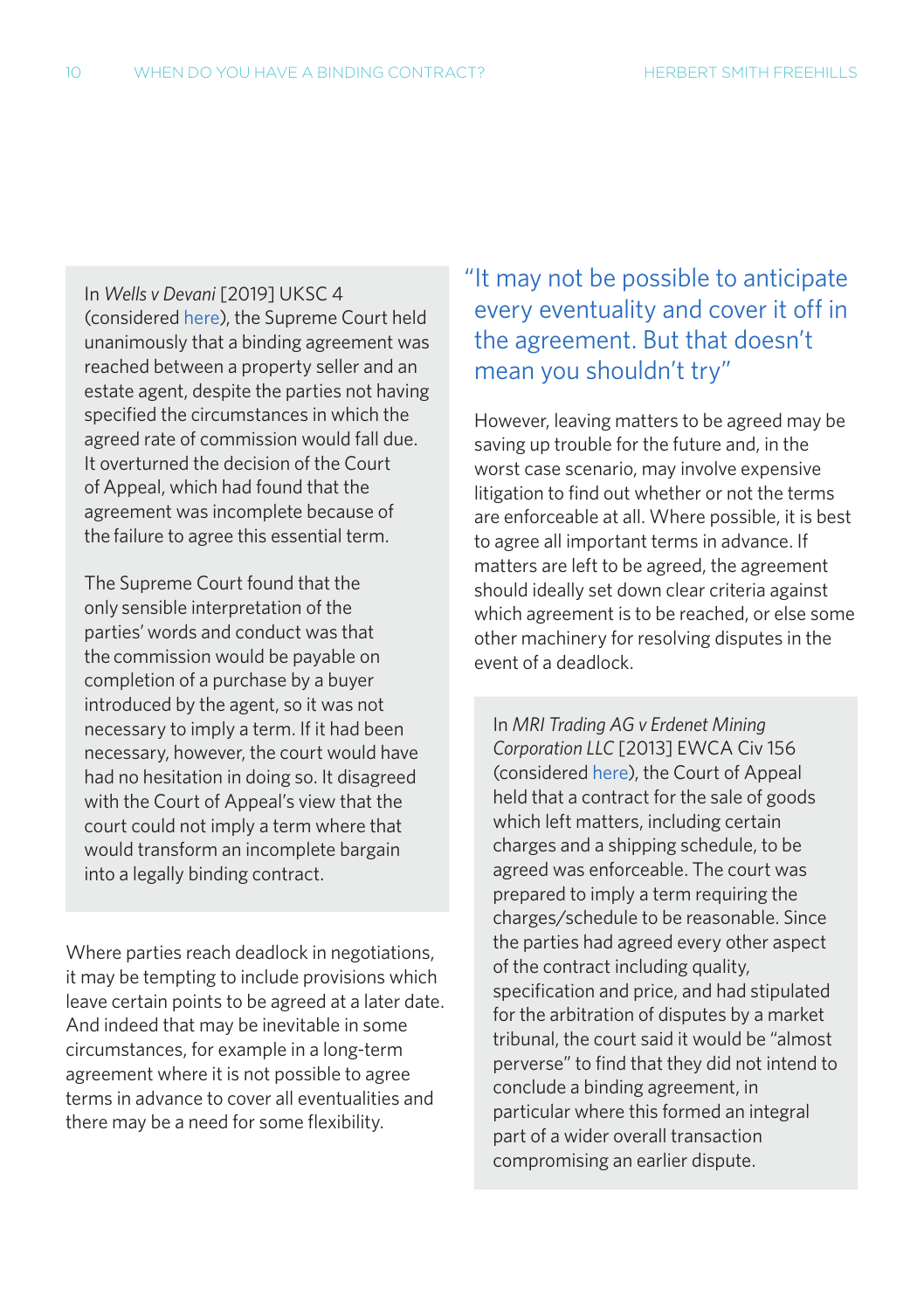Similarly, in *Openwork Ltd v Forte* [2018] EWCA Civ 783 (considered [here\)](https://hsfnotes.com/litigation/2018/05/01/court-of-appeal-decision-suggests-courts-will-be-slow-to-find-contract-terms-void-for-uncertainty/), the Court of Appeal held that a provision in a franchise contract that allowed for the clawback of commission in certain circumstances was sufficiently certain even though it did not specify exactly how the clawback was to be calculated. The court took as its starting point the principle that the court "should strive to give some meaning to contractual clauses agreed by the parties if it is at all possible to do so". It agreed with the judge that the parties' intention was reflected in a calculation on a straight-line basis over the relevant period.

 "If your contract leaves matters to be agreed, don't assume you can get round it by refusing to agree – that may not be the case"

#### **6. Promises on both sides**

Unless it is by deed, an agreement will not be enforceable unless each party has provided "consideration" which means some sort of payment or value. Commercial agreements normally involve obligations being taken on by each party, and so questions of a lack of consideration rarely come up. However, problems may arise, for example, where a contract is being varied for the benefit of one or other party, who may not be taking on any additional obligations in return.

The law is not concerned with whether the amount of consideration offered is adequate by reference to the consideration received in return. Therefore, if there is any doubt, parties should ensure that a token consideration is paid (eg £1) or that the agreement is in the form of a deed so that no consideration is necessary.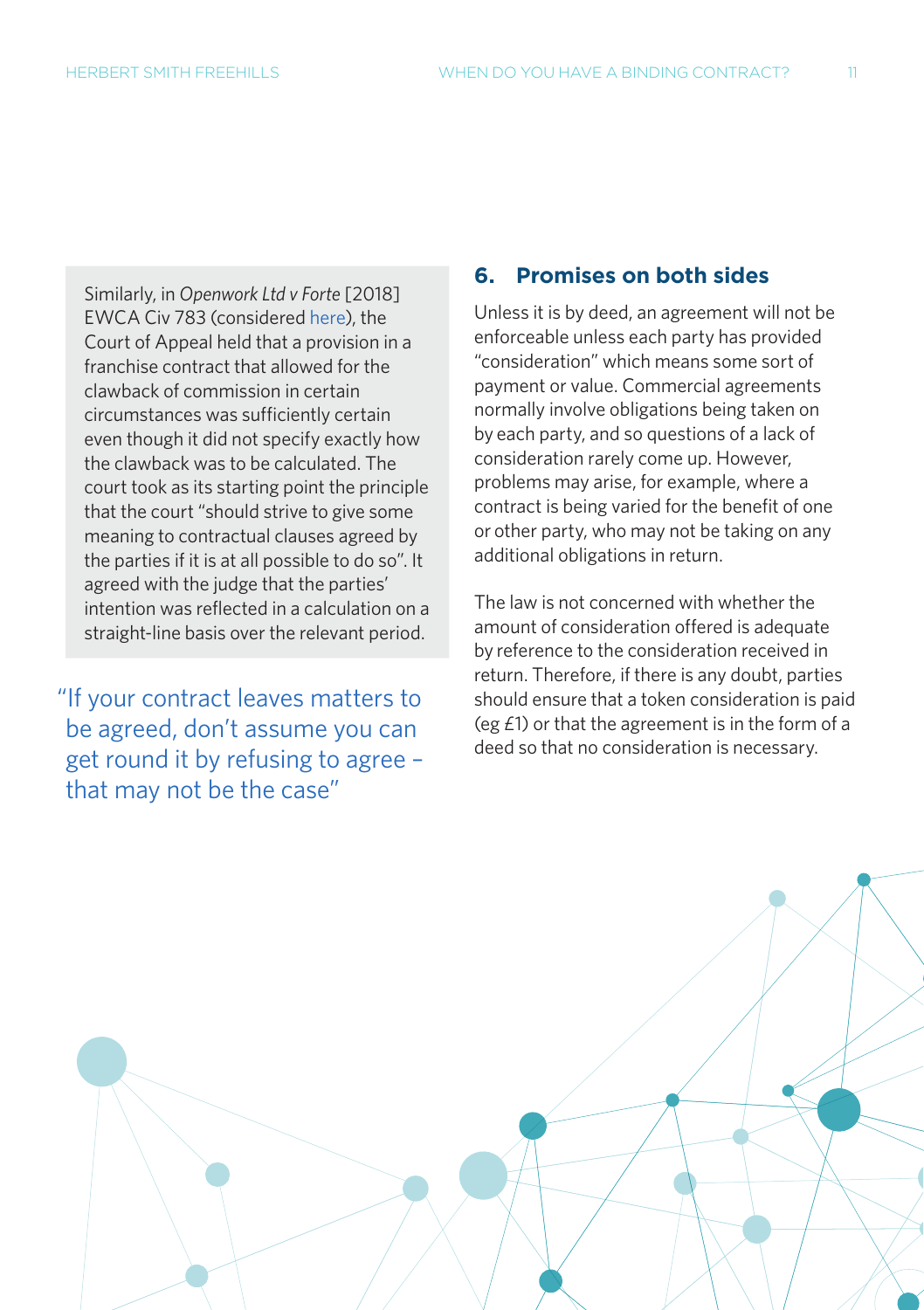#### **7. Varying a contract**

Where parties have entered into a contract, they can later agree to vary its terms. Most of the requirements for entering into a binding contract in the first place will also apply to a variation, such as whether the varied terms are sufficiently certain to be enforced (see section 5) and the need for consideration (see section 6).

As with entering into the original contract, there is no general requirement for particular formalities to be satisfied before a variation can take effect. So for example, assuming the contract is silent on the point, it is possible to vary a contract orally as well as in writing.

The contract may, however, contain a clause restricting the manner in which it can be varied – typically by stipulating that a variation will not be effective unless it is in writing and signed on behalf of both parties. This is sometimes known as a no oral modification (NOM) clause.

Until recently, there was concern that a NOM clause may not always be effective to prevent a subsequent oral variation of a contract. The Court of Appeal had taken the view that the oral variation could amount to an agreement to dispense with the NOM clause itself, and so would not prevent the variation taking effect.

The Supreme Court authority outlined on the right has, however, restored an element of certainty as to the effect of these clauses. Following that decision, NOM clauses will generally be given effect so as to prevent contracting parties being bound by a subsequent variation unless the specified formalities are complied with.

The law of estoppel may, however, come into play to prevent a party seeking to take unfair advantage of an opponent by inducing it to act on the contract as varied.

In *Rock Advertising Ltd v MWB Business Exchange Centre Ltd* [2018] UKSC 24 (considered [here](https://hsfnotes.com/litigation/2018/05/16/supreme-court-breathes-new-life-into-no-oral-modification-clauses/)), the Supreme Court found that a NOM clause was effective to prevent amendments subsequently being effected orally.

The dispute arose in the context of a licence for office space. When the occupant (Rock) fell into arrears on the licence fee, the owner (MWB) terminated the agreement. Rock argued that the licence agreement had been varied orally to revise the payment schedule.

The Court of Appeal found that the oral amendment was effective despite the NOM clause. The Supreme Court unanimously overturned that decision.

The majority judgment, given by Lord Sumption, was based on the broad proposition that the law should and does give effect to contractual provisions requiring specified formalities to be observed for a variation, such as NOM clauses. Lord Briggs reached his conclusion on narrower grounds. In his view, a NOM clause would bind the parties unless waived expressly or by necessary implication – in the same way that a "subject to contract" can be removed.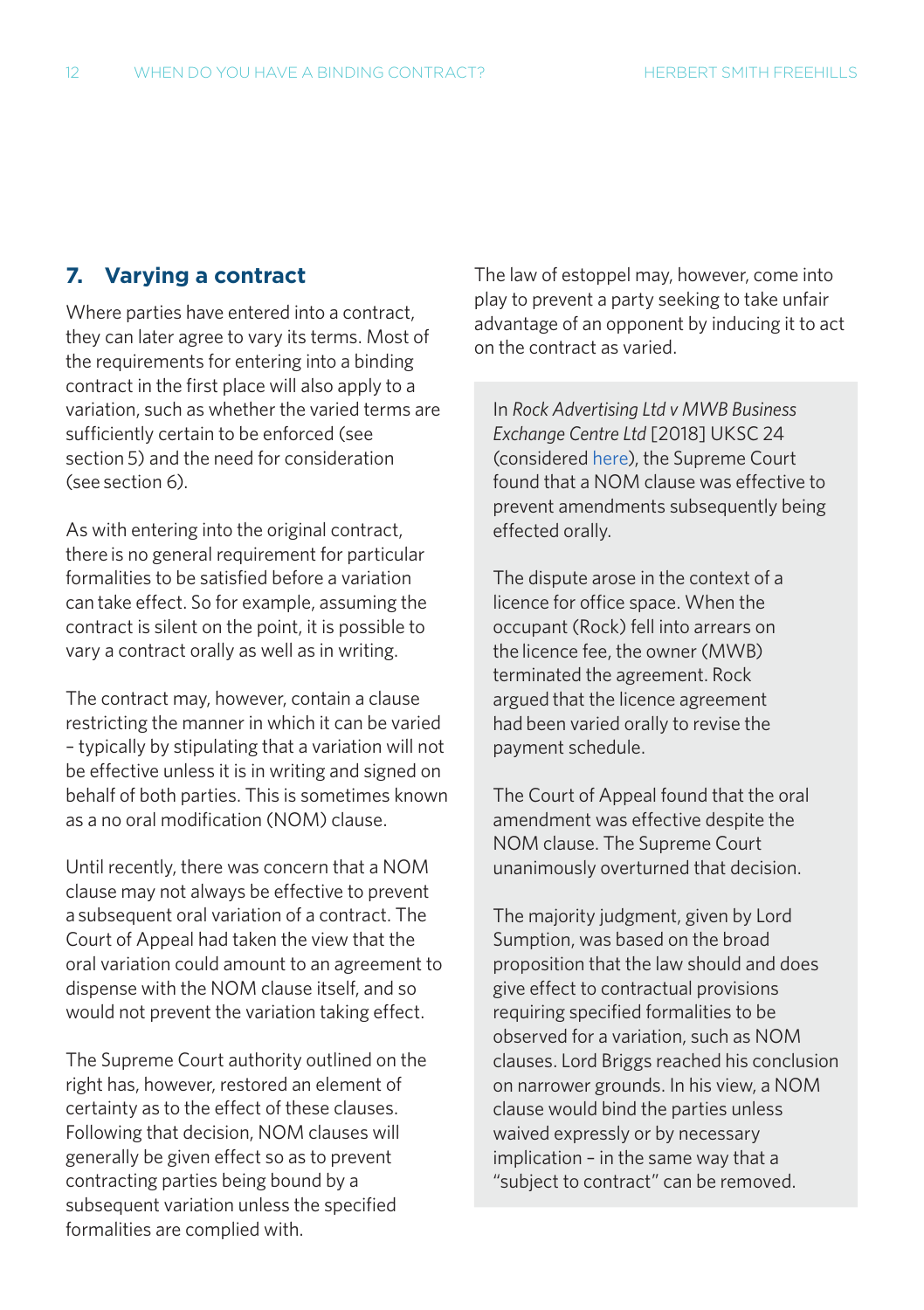The Supreme Court recognised the risk of injustice where a party acts on the contract as varied and then finds that it is not binding, but said the law of estoppel would provide a safeguard in appropriate cases. The court did not seek to define the circumstances in which such an estoppel would arise. However, it would require at the very least some words or conduct which unequivocally represented that the variation would be valid despite being agreed informally; the informal promise itself would not be sufficient for that purpose.

As noted above, a contractual variation will be binding on the parties only if it is supported by consideration.

There is a long established rule that the performance of a pre-existing obligation is not good consideration. A closely associated rule is that part payment of an existing debt is not good consideration for a promise to accept less than the full amount. This is referred to as the rule in *Foakes v Beer* after a 19th century case.

The rule about pre-existing obligations has been softened to some extent by case law which has held that an expectation of commercial benefit arising from the performance of the pre-existing obligation may amount to good consideration, even in the absence of some new obligation (see *Williams v Roffey* on the right).

"A variation is unlikely to be effective economic duress or fraud. unless it complies with any formalities required by the contract"

However, as Lord Sumption noted in *Rock v MWB* (considered above), the case law in this area is difficult to reconcile. He also suggested that the rule in *Foakes v Beer* is probably ripe for reconsideration by the Supreme Court.

As a practical matter, parties seeking to vary a contract should consider whether both parties are providing consideration in the form of new obligations. If one party is merely promising to perform its existing obligations, eg to pay part of what's owed, the variation may not be binding. If in doubt, consider recording the variation in a deed.

In *Williams v Roffey Bros & Nicholls (Contractors) Ltd* [1991] 1 QB 1, the claimant entered into a subcontract with the defendant main contractor to carry out carpentry work in a block of flats. The claimant got into financial difficulty because the agreed price was too low. The defendant agreed to pay an additional sum for each flat completed, hoping thereby to allow the claimant to complete the work and avoid the defendants triggering a time penalty clause in the main contract.

The defendants then failed to pay the additional sums and the claimant sued for payment. The Court of Appeal upheld the agreement to pay the additional sums, finding that a commercial advantage resulting from the promise to pay (here avoiding the time penalty) was capable of constituting consideration for it, so long as the promise to pay was not secured by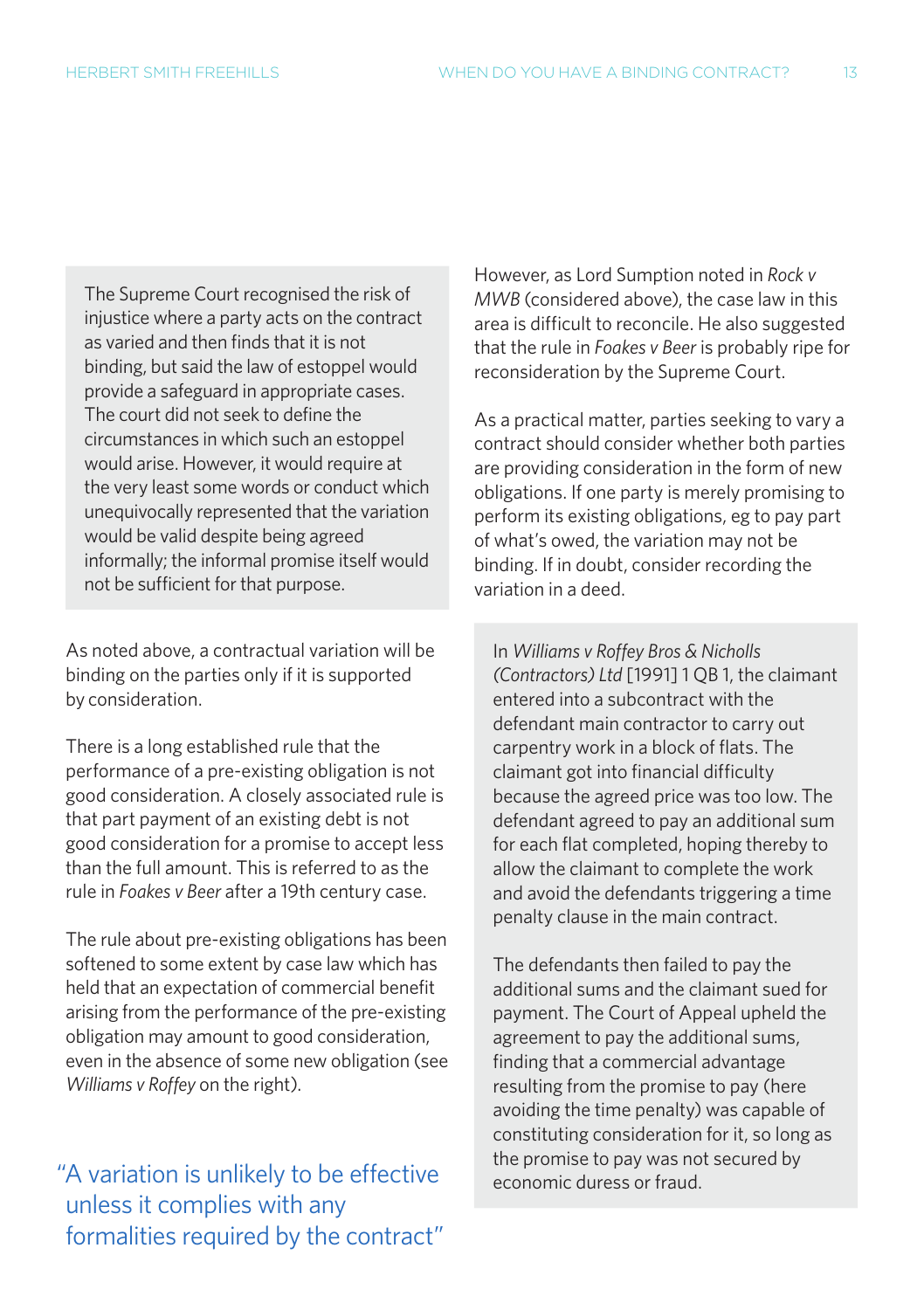**N**

**N**

**N**

**Y**

**N**

## Decision tree: Do you have a binding contract?

**Have the parties agreed the essential terms?** Generally this is analysed in terms of offer and acceptance: has one party made an offer that the other party has accepted (whether in writing, orally or by conduct)? An attempt to introduce new terms into the acceptance will result in a counter-offer, so that no agreement is reached unless and until the original offeror accepts the additional terms.

**Y**

**Are the terms sufficiently certain to be enforced?** Even if the parties believe they have agreed all essential terms, it may be that they are too vague or uncertain to enable the court to give them a practical meaning. A classic example is where parties agreed to acquire goods "on hire-purchase"; this was simply too vague to be enforceable.

**Is there an intention to create legal relations?** There will be no contract if, judged objectively, the parties did not intend to create legal relations. So if the parties make it clear that they do not intend to be bound, for example by marking correspondence or a heads of terms "subject to contract", there will be no binding contract even if all terms are agreed.

**Y**

**Have both parties provided "consideration"?** Unless the contract is contained in a deed, some sort of payment or value must be provided by each party in order for a contract to be enforceable, though a court will not look at whether the value provided by each party is adequate in comparison to the value obtained.

**Y**

**Y**

**Is there some other reason the contract may be void or unenforceable?** A contract may be void or unenforceable for other reasons, for example because it is illegal or contrary to public policy, or it was entered into as a result of duress or undue influence.

### **N BINDING CONTRACT**

#### **NO BINDING CONTRACT**

But remember the parties may have rights against each other arising in other ways, for example in tort (eg a claim for negligence) or in restitution (eg a claim for a "quantum meruit" for work completed).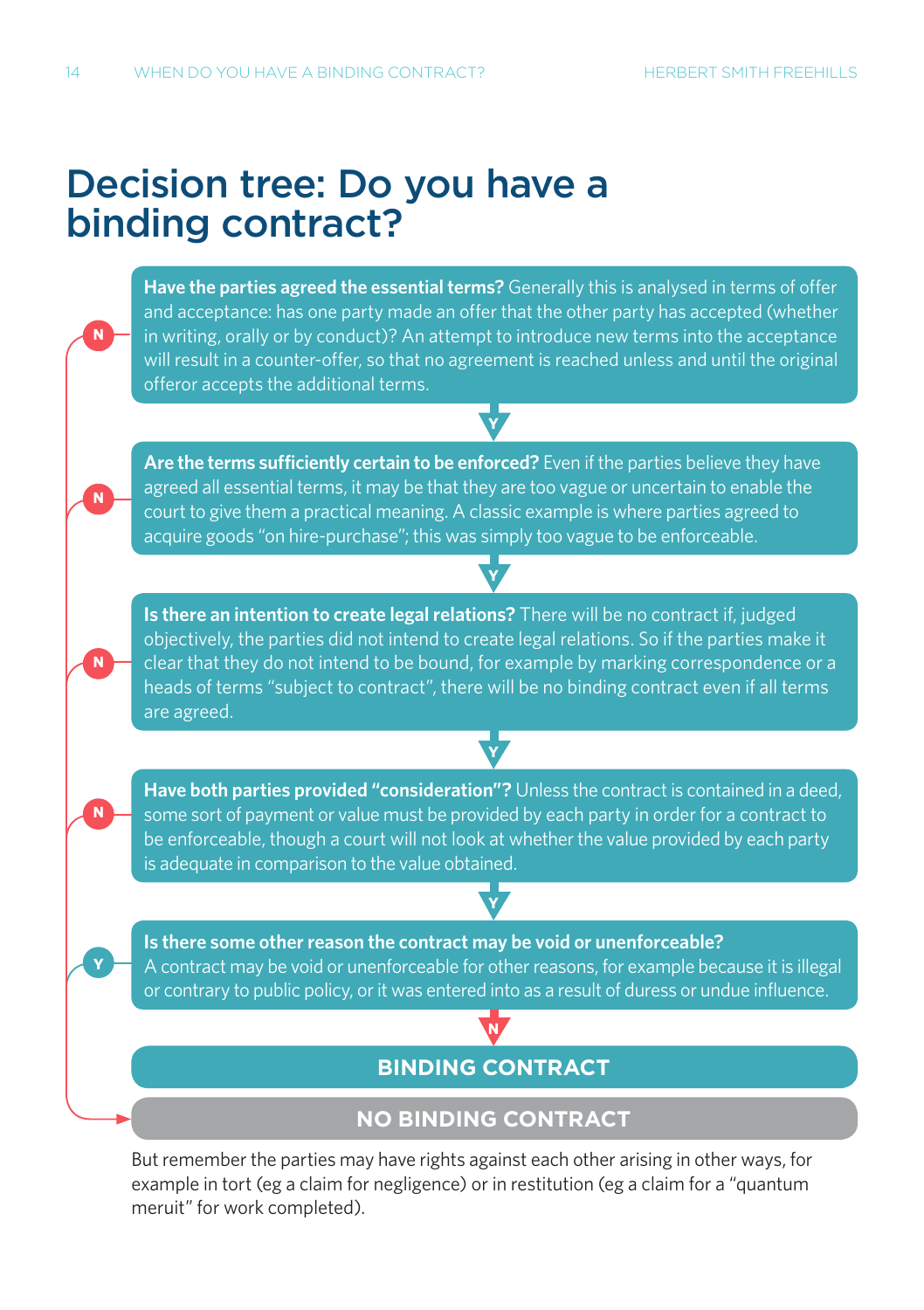## **Contacts**



**Chris Bushell** T +44 20 7466 2187

M+44 7809 200 093 [chris.bushell@hsf.com](mailto:chris.bushell%40hsf.com?subject=) Chris is a partner and solicitor advocate in the London dispute resolution team.

He has extensive experience dealing with commercial disputes, encompassing litigation, arbitration, mediation, investigations and advisory work across various industries and geographies. This includes complex contractual disputes, shareholder and joint venture disputes, partnership and LLP disputes, fraud and conspiracy, professional negligence, insolvency disputes, restrictive covenants and employment-related disputes and privacy and defamation issues.



**Maura McIntosh** T +44 20 7466 2608 M+44 7809 200 420 [maura.mcintosh@hsf.com](mailto:maura.mcintosh%40hsf.com?subject=)

Maura is a professional support consultant in the litigation team, and in that role provides technical advice to clients and colleagues on issues of both substantive law and court procedure.

Maura is an editor of the firm's "Litigation notes" blog and also edits the firm's online privilege and jurisdiction materials and its contract disputes practical guides series. She is one of the general editors and co-authors of *Class Actions in England and Wales* (Sweet & Maxwell, 2018) and an editor of the "White Book" (Civil Procedure, Sweet & Maxwell) in relation to conflicts of laws.



**Robert Moore** T +44 20 7466 2918 M+44 7809 200 441 [robert.moore@hsf.com](mailto:robert.moore%40hsf.com?subject=) Bob is a corporate partner who advises on a wide range of corporate finance and M&A transactions.

His experience includes both recommended and hostile public company takeovers, private company acquisitions and disposals, shareholder and joint venture agreements, demergers and returning value to shareholders.

Bob's clients include FTSE 100 and Forbes 500 companies operating across the globe in a broad range of sectors.

Note: The contents of this publication, current as at 21 May 2019, are for reference purposes only. They do not constitute legal advice and should not be relied upon as such. Specific legal advice about your specific circumstances should always be sought separately before taking any action based on this publication.